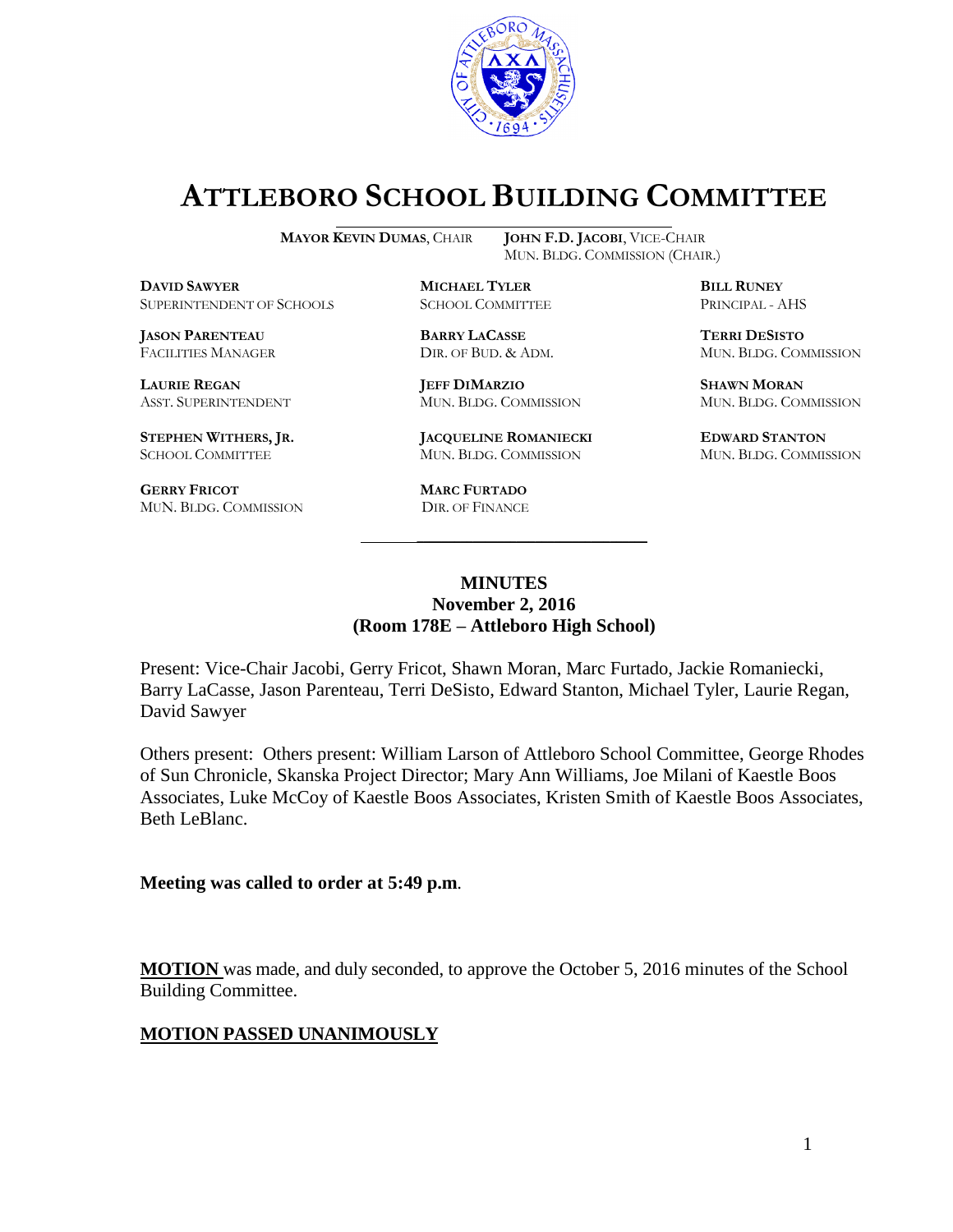## **Attleboro High School Rehabilitation Project**

**MOTION** was made, and duly seconded to approve payment of invoice #4 from Kaestle Boos, in the amount of \$46,237.50 for AHS Designer services.

### **THE MOTION PASSED UNANIMOUSLY**

Luke McCoy of Kaestle Boos reviewed results from the "new site" option survey. Criteria was limited to exclude any area outside a 2 mile radius from the present AHS campus, and City owned developable parcels less than 12 acres in size.

No parcels met these criteria

A second survey was done for an "all new" build out site. Criteria had to meet a 20+ acre minimum, City owned parcel.

Six parcels met this criterion but all were excluded upon further study

Joe Milani of Kaestle Boos reviewed results of the "existing conditions" survey. The Committee asked for clarification of Renovation vs. Repair. Renovation consists of bringing the building up to code and meeting educational standards, while repair would only correct structural deficiencies.

Joe presented a thorough Power Point presentation identifying structural deficiencies, degradation of the HVAC and Mechanical/Electrical systems, egress and accessibility issues, areas of the building which no longer meet ADA and/or MAAP requirements, inefficiencies and degradation of windows, doors and other structural components, and overall diminished serviceability of the structure from age and use.

Joe also informed the committee that a Storm Water Management permit would need to be requested from the Conservation Committee before any site work could begin.

A comprehensive repair estimate is being tabulated and the committee should receive same on or before its January 2017 session.

Kristen Smith of Kaestle Boos provided a brief review of the Frank Locker's Executive Summary from the visioning sessions. Main areas which will undergo further refinement include Guiding Principles, Learning Modality, Delivery of Methodology, Making School Fit the Mode, and Community Sections. Participants in the visioning sessions generally agreed that the current school building would not be able to support these ideals.

Several members of the Committee voiced concern that we need to start getting the word out to the community on the significance of these findings.